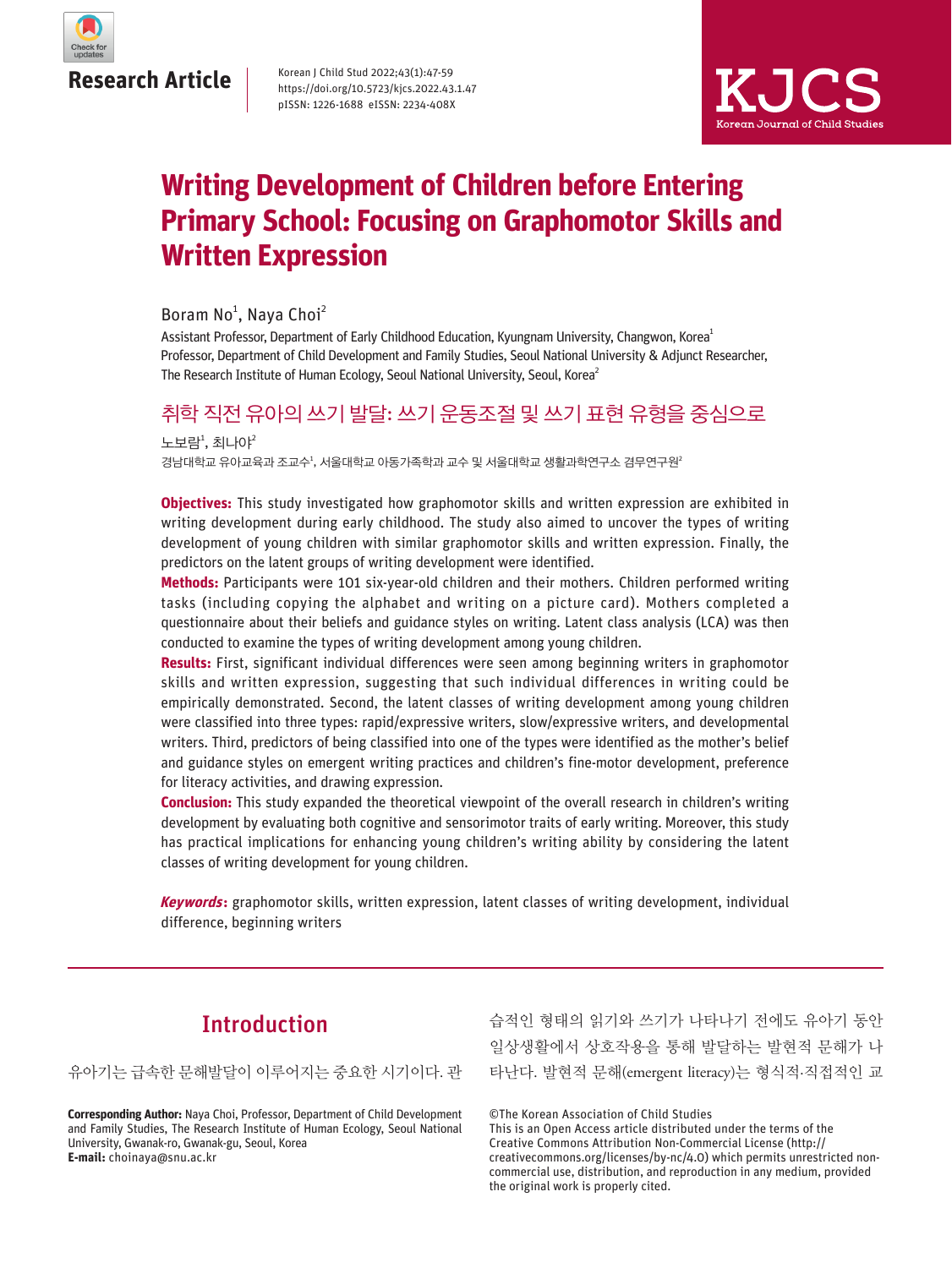육 전에 발달하는 문해와 관련한 지식, 기술, 태도를 의미한다 (Whitehurst & Lonigan, 1998). 유아는 글자를 인식하고 탐색하 다 긁적이는 과정을 거쳐 점차 글자를 쓸 수 있게 되며, 쓰기에 능숙해지면서 글을 쓸 수 있는 단계로 발달해간다(Neuman, Copple, & Bredekamp, 2000).

유아기 동안 발현적, 관습적 문해가 더불어 발달하다, 학령 기 직전부터 표준적인 읽기·쓰기가 더욱 발달하는 전환이 나 타난다(C.-S. Lee, 2000; N. Choi, 2017). 취학 직전은 이러한 전 환기의 성격을 가지기 때문에 유아마다 쓰기에서 개인차가 크 게 나타난다(Park & Baek, 2013). 개인차가 큰 이 시기에 적합 한 쓰기교육 방안을 모색하기 위해, 이 시기 아동의 쓰기 발달 양상을 확인하는 것은 필요하며 의미 있다.

그동안 유아의 쓰기에 관한 이론 연구를 통해 쓰기가 어떤 과정으로 구성되고(Hayes & Flower, 1987) 어떤 발달 단계를 거치는지(Bereiter, 1980) 등 쓰기의 특성이 규명되었다. 뿐만 아니라 관찰 및 실험 연구를 통해서 취학 전 유아(E-M. Kim & Kwak, 2016; Ko, 2007)가 쓴 글의 특성을 밝혔다. 하지만 다수 의 연구가 유아가 쓴 글의 표현에 주목하였기 때문에, 쓰는 과 정에서 나타나는 운동조절 특성은 거의 다루어지지 못하였다. 쓰기는 본래 운동감각적 측면과 인지적 측면이 상호적으로 영 향을 주고받는 활동이지만(Van Galen, 1991), 지금까지 쓰기의 인지적인 면에 관심을 가졌을 뿐 운동감각적인 측면에 대한 관심은 부족하였다(Mangen & Velay, 2010). 이에 선행연구에 서 충분히 다루어지지 못했던 쓰기 운동조절 특성을 밝히고, 쓰기 운동조절과 표현을 종합적으로 평가하는 것이 필요하다.

쓰기 운동조절(graphomotor skills)은 손으로 글자를 쓸 때 관여하는 소근육운동의 조절을 말한다(Singer & Bashir, 2004). 초보 필자는 쓰기가 자동화되지 않았기 때문에 글자를 바르게 쓰거나 철자에 맞게 쓰는 데 많은 인지적 자원이 소요된다. 이 때문에 초보 필자에게는 특히 글자를 바르게 써내는 쓰기 운 동조절의 숙달이 중요하다. 전통적으로 쓰기 운동조절에 대한 평가는 천천히 쓰기나 글자 간격이나 배열에서 일관성 부족에 주목하여 이루어졌다. 쓰기 속도나 필압 같은 쓰는 과정의 특 성은 기술적인 제약으로 다루기 어려웠지만, 최근 디지타이 징 태블릿과 스타일러스 펜 등 관련 기술이 발달하면서 측정 및 평가가 가능해졌다. 쓰는 과정에서 나타나는 역동성을 측 정하는 이러한 평가는 전통적 평가에 비해 객관적이라는 장점 이 있는데, 평정자를 통한 평가의 경우 자료의 가독성이 주는 전반적 인상의 영향을 배제하기 어렵기 때문이다(Rosenblum, Weiss, & Parush, 2003).

쓰기 운동조절 특성의 하위 요인을 살펴보면, 글자 크기의

경우 미숙한 필자는 공간 조절의 정확성이 부족하고(Smits-Engelsman, Van Galen, & Portier, 1994), 능숙한 필자가 평균 10%만큼 더 작게 쓴다(Smits-Engelsman & Van Galen, 1997). 다음으로, 부드럽게 쓰는지는 쓰기 속도를 통해 알 수 있으며 (Rosenblum et al., 2003), 초등학교 시기 동안 점차 쓰기 속도 가 빨라진다(Karlsdottir & Stefansson, 2002). 쓰기 속도에 관해, 미숙한 필자는 숙련된 필자보다 짧은 시간 동안 더 빠르게 쓰 는 양상이 나타났다(Smits-Engelsman, Niemeijer, & Van Galen, 2001). Rosenblum 등(2003)의 메타연구 결과, 연령이 증가하면 서 쓰기 속도가 빨라지지만, 동일연령에서는 쓰기 속도나 쓰 기 시간에서 숙련도에 따른 일관된 차이가 나타나지 않았다. 따라서 발달적으로 쓰기 속도가 빨라지지만, 동일연령 집단에 서 쓰기 속도가 빠른 것이 더 능숙한 것인지는 확실하지 않다. 끝으로, 쓰는 과정에서 팔과 손의 긴장은 글자를 쓰면서 누르 는 힘인 쓰기 압력(pen pressure)으로 나타난다(Bara & Gentaz, 2011). 선행연구에서 초등학교 2학년이 중학교 2학년 보다 쓰 기 압력이 높아(Alamargot & Morin, 2015), 발달적으로 연령이 증가하면서 쓰기 압력이 낮아질 것으로 예상되지만, 쓰기 압 력에 관한 연구는 제한적이라 추가 연구가 요구된다.

다음으로 유아가 쓴 글의 표현에 대한 연구를 살펴보면, 교 실에서 만 5세 유아는 놀이하며 글자를 따라 쓴다(E-M. Kim & Kwak, 2016). 쓰기 연구는 전통적으로 유아가 쓴 글의 양적이 고 질적인 측면에 주목하였다. 연구에서 따라 평가한 하위요 인이 달라지는데, 보통 유아가 쓴 글의 음절, 단어, 문장 수를 통한 양적 평가와 어휘, 문장 구조, 글의 구조를 통한 질적 평 가가 이루어진다. 7세와 9세 아동의 이야기 쓰기를 살펴본 연 구(Olinghouse & Graham, 2009)에서, 글의 양이 많아질 때 질 도 우수해지는 관련성이 나타났다. 초등학생 작문의 질에 대 한 관련 요인의 영향력을 주목한 연구(Daffern, Mackenzie, & Hemmings, 2017)에서, 철자가 가장 우세하였고, 문법과 구두 법 또한 영향을 미쳤다. 우리나라 초등학생 대상 쓰기연구 결 과를 보면, 유창성에 맞춤법과 문장부호 그리고 띄어쓰기를 포 함한 글의 형식이 유의한 영향을 미쳤다(Gu, Hong, Lee, Son, & Kim, 2008). 이러한 연구 결과를 종합하면 선행연구는 유아 및 아동이 쓴 글의 표현에 주목하여, 쓰기 형식과 쓴 글의 양(Gu et al., 2008)과 질(Daffern et al., 2017)이 관련됨을 밝혔다.

한편, 선행연구에서는 동일 연령 집단 내 쓰기의 개인차가 크다(Neuman et al., 2000)는 것을 밝혔지만, 유아의 쓰기 발달 에 어떤 하위 유형이 있는지 발견하지 못하였다. 유형화 연구 를 통해 학습자의 주체성을 높이고 개별화 교육방안을 모색할 수 있다(S.-H. Seo & Ok, 2014)는 점에서 필자로서 유아의 특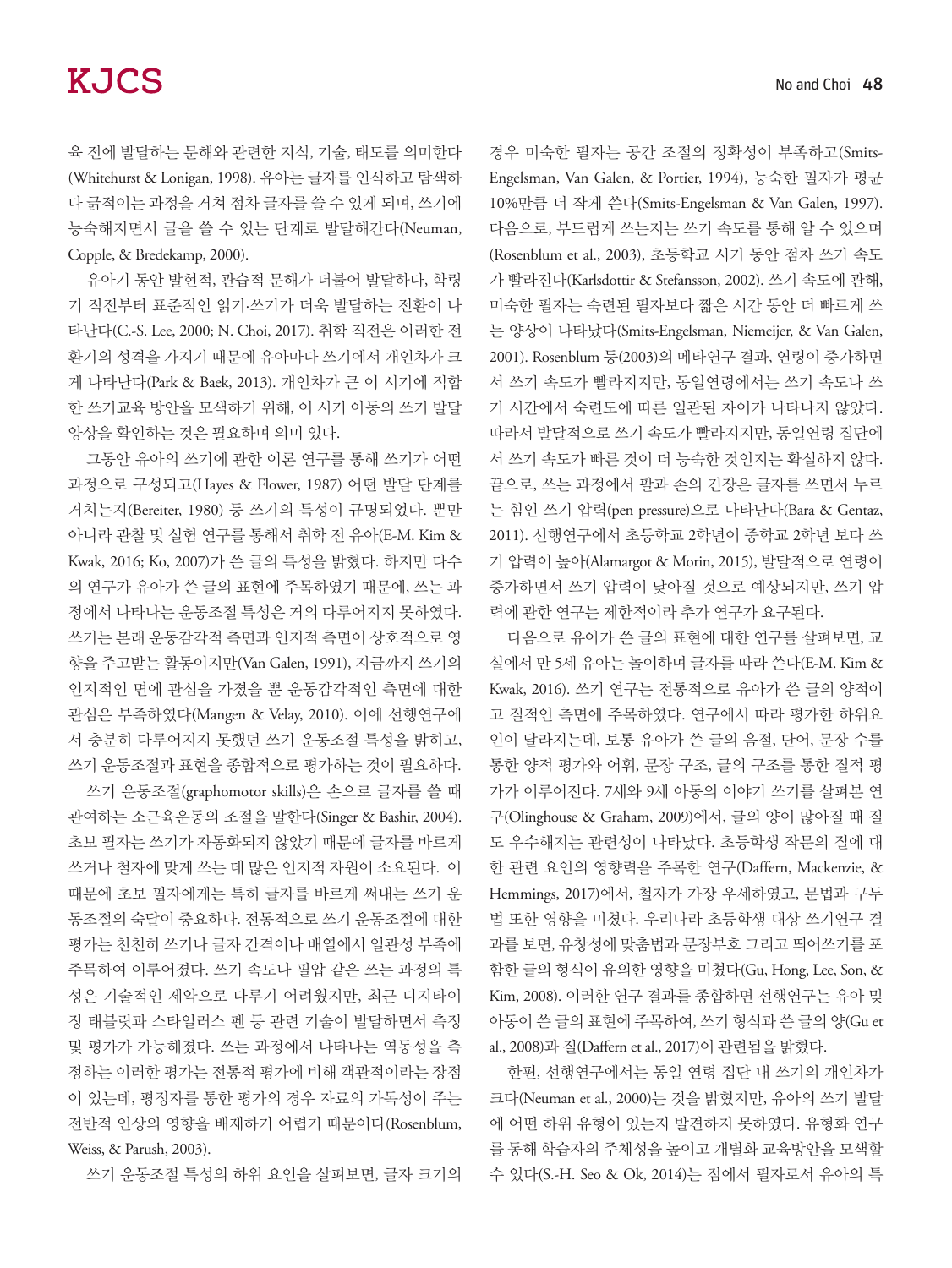성을 드러낼 수 있는 유형화 연구가 필요하다.

또한 선행연구에서 아동 쓰기의 개인차보다는 연령차가 다 루어졌기 때문에, 개인차 요인에 대해서는 아직 충분한 연구 가 수행되지 못하였다. 선행연구에서 어머니의 쓰기지도와 가 정 문해환경(M. J. Lee, 2004; Y.-J. Choi & Choi, 2017)을 개인차 요인으로 다루었지만, 아직 쓰기 운동조절을 포함한 유아 쓰기 발달에서 개인차 요인에 관한 연구는 이루어지지 못하였다.

이 연구에서는 역동적 체계이론의 느슨한 조합(soft assembly) 개념에 토대하여 개인차 요인을 설정하였다. 이 개 념에서 행동이나 기술은 그것의 맥락과 개인의 발달사에 토 대하여 느슨하게 조합되기 때문에(Spencer, Perone, & Buss, 2011), 개인의 특성뿐 아니라 발달의 맥락이 되는 환경의 특성 을 고려해야 함을 시사한다. 이를 쓰기 발달에 적용하면, 유아 의 쓰기 발달의 개인 간 차이를 이해하기 위해 유아 개인 특성 (소근육운동 발달, 쓰기활동 선호, 그림 표현)과 환경 특성(어 머니의 쓰기 지도)을 고려할 필요가 있다.

유아의 소근육운동 발달과 쓰기는, 유아가 손으로 글자를 쓰기 위해 적절한 자세로 펜을 잡고, 적당한 압력을 가해야 한 다는 점에서 관련된다. 실제로 초등 저학년이 글씨를 유창하 고 자동적으로 쓰는 데 철자 능력뿐 아니라 소근육운동 발달 이 기여한다(Abbott & Berninger, 1993). 다음으로, 쓰기활동 선 호는 유아가 쓰기를 얼마나 좋아하는지를 의미하는데, 쓰기 동기와 쓰기 자기효능감(Hidi, Berndorff, & Ainley, 2002), 그리 고 쓰기 자기효능감과 쓰기 수행(Hetthong & Teo, 2013)이 관 련된다. 이를 통해, 쓰기활동을 좋아할수록 쓰기 운동조절이 능숙해지고 쓰기 표현이 향상되는 관련성을 유추해볼 수 있 다. 또한 유아의 쓰기와 그림의 관계에서, 유아의 쓰기와 그림 은 점차 정교해지고, 유아의 쓰기를 그리기가 보완할 수 있다 (H.-W. Kim, 2014). 이러한 결과는 유아의 그림 표현이 쓰기 표 현을 보충할 수 있으며, 또한 쓰기가 능숙할수록 그림을 쓰기 가 대체할 수 있음을 시사한다.

마지막으로, 유아와 일상생활에서 긴밀히 상호작용하는 미 시체계이자 근접환경인 어머니가 조성하는 심리적·교육적 환 경은 유아의 쓰기에 영향을 미칠 수 있다. 어머니의 쓰기지도 는 발현적, 관습적 방식으로 구분되는데(Hume, Lonigan, & McQueen, 2015; M. J. Lee, 2004; Y.-J. Choi & Choi, 2017), 발 현적 지도는 일상에서 대화나 놀이를 통해 쓰기가 발달한다 고 보는 신념과 수행을 의미한다. 반면 관습적 지도는 관습적 규칙을 지키는 쓰기가 중요하며 이를 위해 직접적이고 반복 적인 학습을 강조하는 수행을 의미한다. 선행연구에서, 유아 의 쓰기능력에 대해 어머니의 발현적 쓰기지도의 영향력이 컸

고(Y.-J. Choi & Choi, 2017), 유아의 쓰기 흥미에 관습적 방식 이 아닌 발현적 방식의 지도가 기여하였다(Hume et al., 2015). 더불어 오늘날 유아의 삶에서 디지털 미디어 활용이 증가하고 있으므로, 디지털 미디어를 활용한 쓰기지도 또한 고려될 필 요가 있다.

본 연구에서는 유아의 쓰기를 운동조절과 표현 두 측면으 로 구분하여 살펴보고, 쓰기 운동조절과 표현을 고려하여 쓰 기 발달 잠재유형을 발견하고자 하였다. 쓰기 발달 잠재유형 을 통해 초보 필자로서 유아를 심도 있게 이해하고, 이러한 유 형과 관련된 요인을 밝힘으로써, 유형에 적합한 쓰기 지도 방 안을 찾아내고자 하였다. 이상의 목적에 기초하여 설정된 연 구문제는 다음과 같다.

#### 연구문제 1

유아의 쓰기 운동조절과 쓰기 표현 양상은 어떠한가?

1-1. 유아의 쓰기 운동조절(글자 크기, 쓰기 속도, 쓰기 압 력, 쓰기 시간)의 양상은 어떠한가?

1-2. 유아의 쓰기 표현(유창성, 어휘, 문장, 구두법, 띄어쓰 기, 방향성)의 양상은 어떠한가?

#### 연구문제 2

유아의 쓰기 운동조절 및 쓰기 표현에 대한 쓰기 발달 유형은 어떻게 나타나는가?

#### 연구문제 3

유아의 쓰기 발달 유형에 대한 유아의 소근육운동 발달, 쓰기 활동 선호, 그림 표현, 어머니 쓰기지도의 영향력은 어떠한가?

### Methods

### 연구대상

이 연구를 위해 총 113쌍의 취학 전 유아와 어머니를 참여자 로 모집하였다. 113명의 자료 중 스크린 검사인 단어 재인 점 수가 기준보다 낮은 6명, 쓰기 운동조절 하위요인 모두가 결측 인 5명, 그리고 쓰기 표현에서 기록을 남기지 않은 1명의 자료 를 제외하고 최종적으로 총 101명의 자료를 연구 대상으로 분 석하였다. 참여 유아의 평균 월령은 79.17 (SD = 3.48)개월이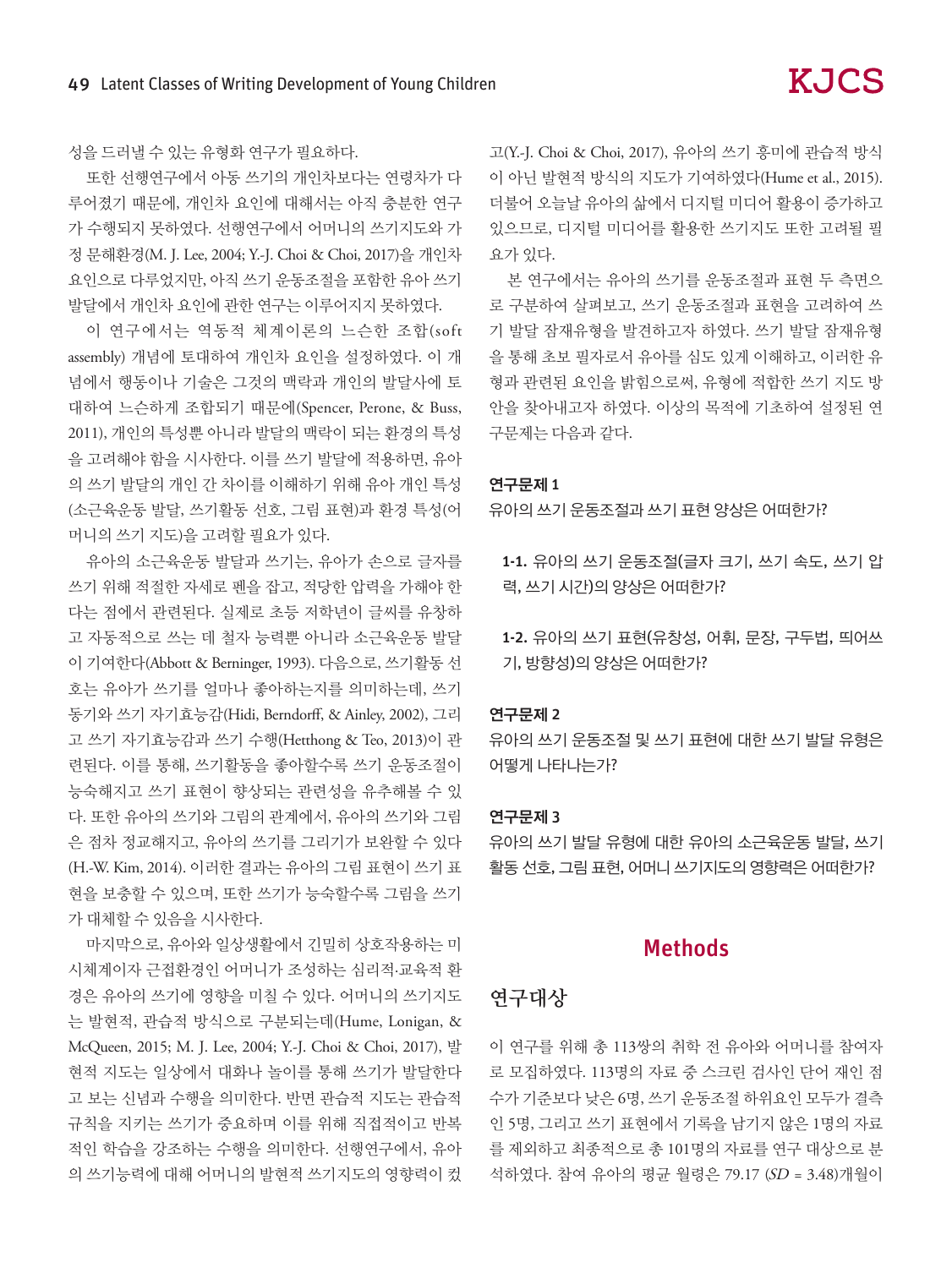었고, 월령 범위는 73개월부터 84개월까지 넓게 분포하였다. 참여자는 남아 43명, 여아 58명으로 구성되었다. 이 연구에서 유아가 주로 사용하는 손은 오른손(92.1%)인 경우가 가장 많 았지만, 왼손(5.9%)과 양손(2.0%)인 경우도 있었다.

# 연구도구

### 자모 따라 쓰기 과제

쓰기 운동조절을 측정하기 위해 태블릿 스크린 위에 종이를 올려 고정하고, 볼펜 팁 스타일러스 펜으로 자모 따라 쓰기 과 제를 수행하였다. 연구에서 사용한 스크린은 삼성노트북 펜 S(샘플링 빈도 133Hz, 스크린 15인치)였고, 유아에게는 태블 릿 피씨처럼 키보드 없이 스크린 화면만을 제시하였다. 사용 한 종이는 일반적인 A4 사이즈 용지(밀도 80g/㎡)였다. 태블 릿 스크린 위 종이에 그리거나 쓰면, 펜의 궤적이 종이 위에 잉 크로 남으면서 스크린 화면에도 입력되는 와콤 볼펜(wacom ballpoint pen)을 사용하였다. 과제효과의 영향력을 제한하고 자 A와 B 두 가지 과제를 구성하였고, 절반의 유아는 'ㄴ/ㅓ/ ㅂ/ㅣ(A과제)', 나머지는 'ㄱ/ㅡ/ㄹ/ㅜ(B과제)' 따라 쓰기 과제 를 수행하였다.

## 그림카드 쓰기 과제

이 과제는 종이를 책상에 둔 채, 색연필로 썼다는 점에서 자 모 따라 쓰기 과제와 차이가 있다. Table 1과 같이 A와 B 두 가 지 형태로 과제를 구성하였고, 따라 쓰기 과제에서 A를 수행 한 경우 이 과제에서도 A에 할당되었다. 과제의 내용은 유아 의 쓰기를 살펴본 연구(M.-S. Kim, Lee, & Yoo, 2013)에서 '산 타할아버지에게 편지쓰기'를 사용한 점을 참고하였고, 유아에 게 친숙한 또 다른 대상으로 '엄마'를 선정하였다. 그림카드 쓰

는 상황처럼, 반 접힌 종이를 펼쳐서 산타할아버지 혹은 엄마 께 그림이나 글로 카드를 작성하도록 하였다.

## 측정

이 연구에서 쓰기 운동조절 특성은 자모 따라 쓰기 과제, 쓰기 표현 및 그림 표현 특성은 그림카드 쓰기 과제를 통해 측정하 였다.

## 쓰기 운동조절

이 연구에서 Eye and Pen (Alamargot, Chesnet, Dansac, & Ros, 2006) 프로그램으로 쓰는 과정이 기록되었고, 운동조절 측정 치를 분석하였다. 자모 따라 쓰기 검사로 글자 크기와 쓰기 속 도 등 네 가지 운동조절 특성이 측정되었다. 네 자모 전체를 쓴 값으로 글자 크기와 쓰기 속도를 도출하였고, 개별 자모 각각 의 평균으로 쓰기 압력과 쓰기 시간을 도출하여 분석에 사용 하였다. 구체적인 측정 내용은 Table 2와 같다.

## 쓰기 표현

그림카드 쓰기 자료는 평정 기준에 따라 유아가 쓴 내용(유창 성, 어휘, 문장)과 형식(구두법, 띄어쓰기, 방향성)이 평가되었 다. 유아와 초등 저학년의 쓰기를 평가하기 위한 Qualitative Score Ratings for Sentence Writing (QSRSW; Coker & Ritchey, 2010)과 유아의 쓰기능력 발달을 측정하기 위해 Noh (1994)의 연구에서 사용된 문항을 참고하여 평가 기준을 마련하였다.

유아가 쓴 총 음절수로 유창성을 측정하였고, 유아가 사용 한 단어의 다양성에 따라 어휘의 점수를 부여하였다. 주제와 관련 있는 내용인지와 문장의 복잡성에 따라 문장의 점수를 부여하였다. 쓰기 형식 중 구두법과 띄어쓰기는 구두법/띄어

#### **Table 1**

*Writing Tasks Printed on a Sheet of Paper for Writing Picture Card Task*

| $\circ$<br>J I J<br>A (Front) | $\circ$<br>B (Front) | Writing area (Back) |
|-------------------------------|----------------------|---------------------|
| 아이 산타할아버지께<br>그림카드 쓰기         | 엄마께<br>그림카드 쓰기       |                     |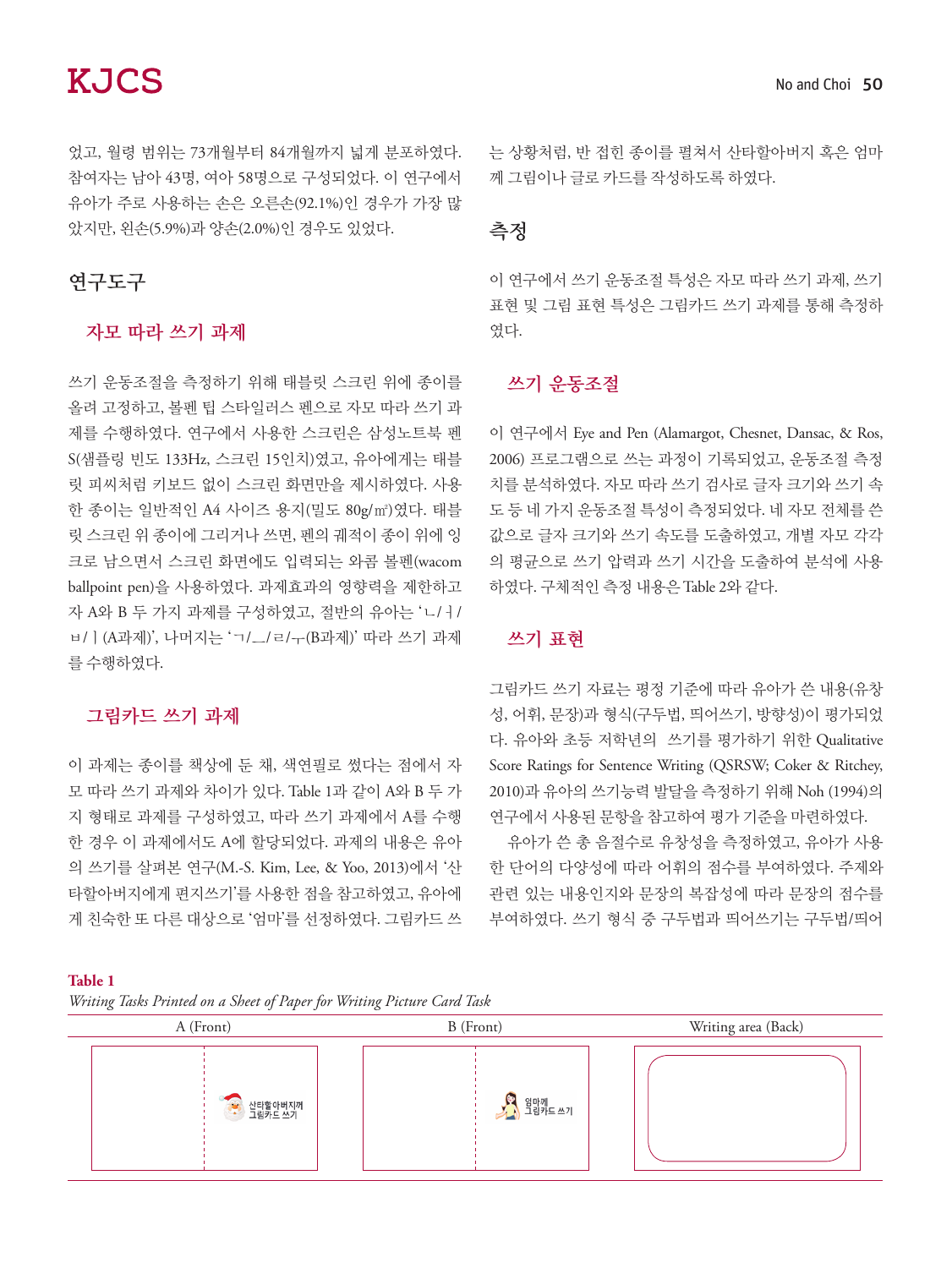#### **Table 2**

| Calculation Methods of Graphomotor Data |  |  |  |
|-----------------------------------------|--|--|--|
|-----------------------------------------|--|--|--|

| Graphomotor skills | Calculation methods                                                                                                                                                                                                                                    |  |  |  |  |  |
|--------------------|--------------------------------------------------------------------------------------------------------------------------------------------------------------------------------------------------------------------------------------------------------|--|--|--|--|--|
| Print size         | Calculated by measuring the length (in centimeters) of the pen's trajectory resulting from the process of writing<br>all four alphabets                                                                                                                |  |  |  |  |  |
| Writing speed      | Calculated by measuring the average speed of the pen movement in centimeter per second (cm/s) of the pen's<br>trajectory resulting from the process of writing all four alphabets                                                                      |  |  |  |  |  |
| Writing pressure   | Exerted during the writing task; it was derived for each individual alphabet by measuring the average pressure<br>value for all four alphabets combined<br>Measured in a range (0-4096) that can be calculated on the tablet screen used in this study |  |  |  |  |  |
| Writing duration   | Exerted during the writing task; it was derived for each individual alphabet by measuring the average duration<br>(in millisecond) for all four alphabets combined                                                                                     |  |  |  |  |  |

쓰기가 나타나는 정도에 따라, 방향성의 경우 왼쪽에서 오른 쪽, 위에서 아래로의 방향성 정도에 따라 점수를 부여하였다. 유창성을 제외한 나머지 항목의 점수는 그 수준에 따라 1점에 서 4점을 부여하였다.

### 그림 표현

그림카드 쓰기 자료에서 나타난 그림 표현을 Noh (1994)의 연 구에서 사용된 기준을 참고하여 평정하였다. 그림의 통합성과 정교성 수준에 따라 점수를 부여하며, 그린 대상을 알아볼 수 없을 때 1점, 알아볼 수 있는 대상이 하나 있을 때 2점, 두 가지 이상 대상이 나오지만 서로 관련 없을 때 3점, 두 가지 이상 대 상이 나오고 서로 관련 있을 때 4점을 부여하였다.

### 소근육운동 발달

Bruininks-Oseretsky Test of Motor Proficiency-Second Edition (BOT-2)의 축약판(BOT-2 Brief Form)을 사용하여 소근육운 동 발달을 측정하였다. 축약판은 과제 수행시간을 단축한 도 구이며(Bruininks & Bruininks, 2005), 이 연구에서는 소근육 운동 정밀성(fine motor precision), 소근육운동 통합(fine motor integration), 손의 기민성(manual dexterity) 세 영역에 해당하는 소검사를 실시하였다. 소근육운동 정밀성은 꼼꼼하게 색칠하 고 굽은 길을 벗어나지 않게 선을 그림으로써 손과 손가락의 세밀한 조절을 측정하며, 점수의 합계는 0점∼10점이다. 소근 육운동 통합은 제시된 도형을 파악하여 똑같이 따라 그림으로 써 시각과 소근육운동 간 통합을 측정하며, 점수의 합계는 0점 ∼11점이다. 끝으로 손의 기민성은 제한된 시간 동안 얼마나 많은 블록을 실에 꿸 수 있는지, 즉 손의 민첩한 움직임을 의 미하며, 블록을 몇 개 끼웠는지에 따라 0점∼9점(끼운 블록 수

-1)을 부여한다.

## 쓰기활동 선호

발현적 쓰기활동 선호 N. Choi (2017)가 O. S. Lee (2000) 및 Elliott과 Olliff (2008)의 연구를 참고하여 구성한 유아 문해활 동 선호도 검사 중 발현적 문해활동 선호를 측정하는 문항 중 일부로 척도를 구성하였다. 유아가 '글자 자석 가지고 놀기'를 좋아하는지 등을 묻는 4개 문항으로 구성되었고, 각 문항은 모 두 4점 Likert 척도(전혀 그렇지 않다[1점]∼매우 그렇다[4점]) 로 측정되었다. 신뢰도 계수 Cronbach's α는 .76(4문항)으로 나 타났다.

관습적 쓰기활동 선호 Mata (2011)의 읽기·쓰기 동기 검사를 Song (2015)이 번역한 문항("너는 쓰기가 즐겁다고 생각하니?" 등)에, 평소 유아가 자주 접하는 쓰기 활동을 추가하여 문항을 구성하였다. 유아가 평소 편지나 카드 쓰는 것과 그림일기나 독서록 쓰는 것을 좋아하는지 묻는 두 문항으로, 각 문항은 모 두 4점 Likert 척도(전혀 그렇지 않다[1점]∼매우 그렇다[4점]) 로 측정되었다.

#### 어머니의 쓰기지도

Y.-J. Choi와 Choi (2017)의 연구에서 사용된 발현적, 관습적 쓰 기지도 신념과 수행 척도를 활용하였다. 발현적 쓰기지도는 일상생활에서의 사회적 상호작용을 통해 쓰기가 발달한다는 신념과 수행을 의미하며, "아이가 무언가 쓰려고 하는 시도 자 체가 중요하다." 등의 14문항을 포함한다. 관습적 쓰기지도는 관습적인 규칙을 지키는 쓰기가 중요하다는 신념과 수행으로, '초등학교 입학 전에 한글을 정확하게 쓸 수 있게 되어야 한다'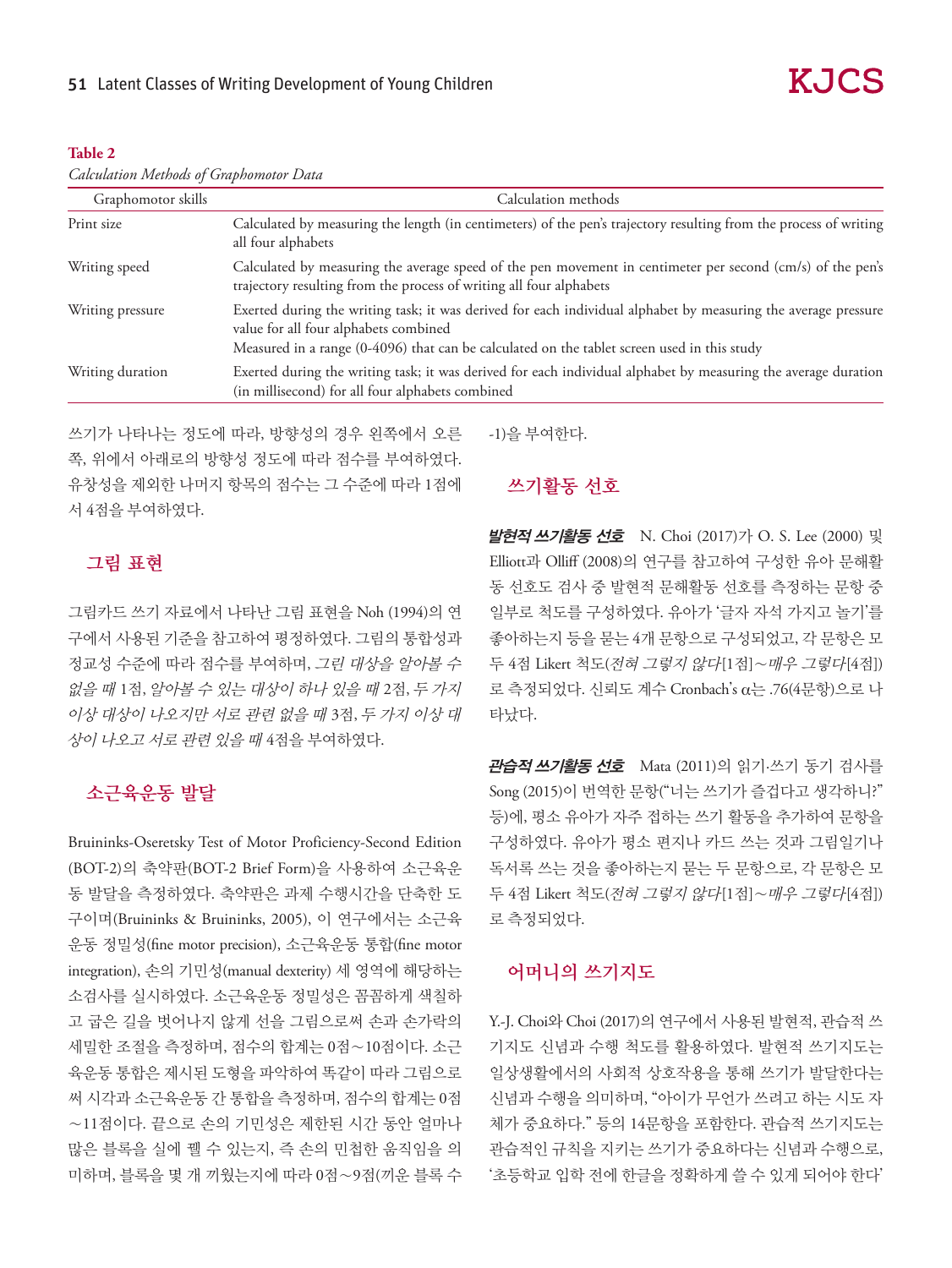등의 13문항으로 이루어졌다. 한편 디지털 쓰기지도 문항은 디지털 매체에 글 쓰는 것에 대한 가치 부여와 인식에 관한 연 구(S. Seo et al., 2016)의 내용과 Y.-J. Choi와 Choi (2017) 문항 형식을 고려하여 구성하였다. 쓰기 발달에 디지털 매체 활용 이 중요하다고 여기는 신념과 수행을 의미하며, "아이의 쓰기 교육을 위해 스마트 미디어(스마트폰, 태블릿 PC)를 활용한 다.'' 등의 10문항으로 구성되었다. 모든 문항은 4점 Likert 척 도(전혀 그렇지 않다[1점]∼매우 그렇다[4점])로 측정되었으 며, 점수가 높을수록 해당 쓰기지도가 높음을 의미한다. 신뢰 도 계수 Cronbach's α는 전체(37문항) .86, 발현적 쓰기지도(14 문항) .73, 관습적 쓰기지도(13문항) .77, 디지털 쓰기지도(10 문항) .86으로 나타났다.

# 단어 재인

유아의 쓰기수행에 관한 본 연구의 경우 일정 수준 이상의 읽 기 능력이 요구된다는 점에서 스크린 검사로 유아의 읽기 능 력을 측정하였고, z점수가 –2.58점 미만일 때 자료 분석에서 제외하였다. D. Kim (2011)이 개발한 BASA 초기문해에 수록 된 단어 재인 검사를 활용하였는데, 이 도구는 자주 사용하는 단어와 그렇지 않은 단어 등 30개의 단어로 구성되어 있다.

## 연구절차

이 연구는 연구자 소속 대학의 생명윤리심의위원회(IRB)의 승인을 받은 후 가이드라인을 준수하며 이루어졌다(IRB NO. 1912/001-014). 1월과 2월 두 달 동안 경기지역 4개 도시의 유 치원과 어린이집에 재원(혹은 졸업)한 유아를 대상으로 연구 참여자를 모집하였다. 코로나-19로 기관을 통한 참여자 모집 에 제한이 있어, 인터넷 지역 부모 커뮤니티를 통한 모집을 병 행하였다. 기관 모집의 경우 기관 내 조용한 공간에서, 인터넷 커뮤니티를 통한 모집의 경우 연구자 혹은 유아의 자택 내 조 용한 공간에서 조사가 이루어졌다. 두 형태의 조사 모두에서 조사자와 유아는 나란히 앉아, 유아의 기분과 컨디션을 고려 하며 정해진 순서에 따라 조사를 진행하였다. 이러한 조사는 연구자와 사전교육을 통해 조사내용을 숙지한 초등교사 1인 이 함께 수행하였다.

자모 따라 쓰기 과제에서 유아는 태블릿 스크린 위에 집게 로 고정하여 올려 둔 종이에 인쇄된 자모를 따라 썼다. 그림카 드 쓰기에서 유아는 종이 그림카드를 펼쳐 색연필로 산타할아 버지 혹은 엄마께 메시지를 남겼다. 쓰기 과제 이외에도 유아 는 일대일 면접 방식으로 단어 재인과 소근육운동 발달 과제, 그리고 관습적 쓰기활동 선호 인터뷰에 참여하였다. 쓰기 과 제에서 유아는 자기 속도대로 쓰도록 안내를 받았고, 따라 쓰 기 과제에서 시간제한은 없었으며, 그림카드 쓰기 과제에서는 5분의 시간제한이 있었다. 이러한 유아 조사에는 약 15∼20분 의 시간이 소요되었다. 어머니는 본인의 쓰기지도, 유아의 쓰 기활동 선호, 가족의 일반적 특성 등에 관한 질문지 조사에 응 답하였다.

## 자료분석

수집된 자료 중 스크린 검사로 실시한 단어 재인에서 z점수가 -2.58점 미만인 6명의 자료를 분석에서 제외하였다. 또한 쓰 기 운동조절 자료는 Eye and Pen 프로그램으로 정보를 추출하 였는데, 이때 유아가 쓴 네 개의 자모 중 프로그램에 입력이 안 된 경우, 유아가 네 개 자모 이외에 덧붙여 쓴 경우, 그리고 쓰 기 운동조절 네 개의 하위 요인을 표준화한 값이 극단치(≥ ± 2.58)인 경우 결측치로 처리하였다. 이러한 기준에 의해 추가 로 5명의 자료를 분석에서 제외하였다. 마지막으로 그림카드 쓰기 과제에서 아무것도 쓰지 않아 쓰기 표현을 측정할 수 없 는 1명의 자료를 분석에서 제외하였다.

쓰기 운동조절 특성은 Eye and Pen 소프트웨어를 통해 측정 하고 도출된 4가지 값을 분석에 사용하였다. 글자 크기는 펜의 움직임 궤적의 거리, 쓰기 속도는 펜의 움직임 속도, 쓰기 압력 은 개별 자모를 쓸 때 펜에 가해진 압력, 그리고 쓰기 시간은 개별 자모를 쓸 때 걸린 평균 시간을 분석하였다.

쓰기 표현 특성은 연구자와 아동학 석사과정 대학원생이 각각 평정 기준에 따라 평정하고 급내상관계수(ICC)를 통해 일치도를 분석하였다. 쓰기 표현 6가지 항목(유창성, 어휘, 문 장, 구두법, 띄어쓰기, 방향성)에서 ICC가 0.75이상으로(Kong, 2017) 일치도가 매우 좋게 나타났다.

자료의 통계분석을 위해 SPSS Win 22 (IBM Co., Armonk, NY) 프로그램을 이용하여, 빈도분석과 기술통계, 척도의 내 적 신뢰도 분석, 그리고 다항 로지스틱 회귀분석을 실시하였 다. 또한 M-plus 8.4 (Muthén & Muthén, Los Angeles, CA) 프로 그램을 활용하여 잠재계층 분석을 하였다. 잠재계층 분석에서 적합한 잠재계층의 수를 결정하기 위해 계층이 2개에서 5개 인 모형의 적합도를 비교하였다. 가장 적합한 모형을 판단하 기 위하여 정보준거지수(AIC, BIC, SABIC), 엔트로피 지수, 이 전 모형과의 상대적 적합성을 검증하는 Lo-Mendell-Rubin Test (LMR)를 종합적으로 고려하였다. 최적 모형 결정 후, 본 연구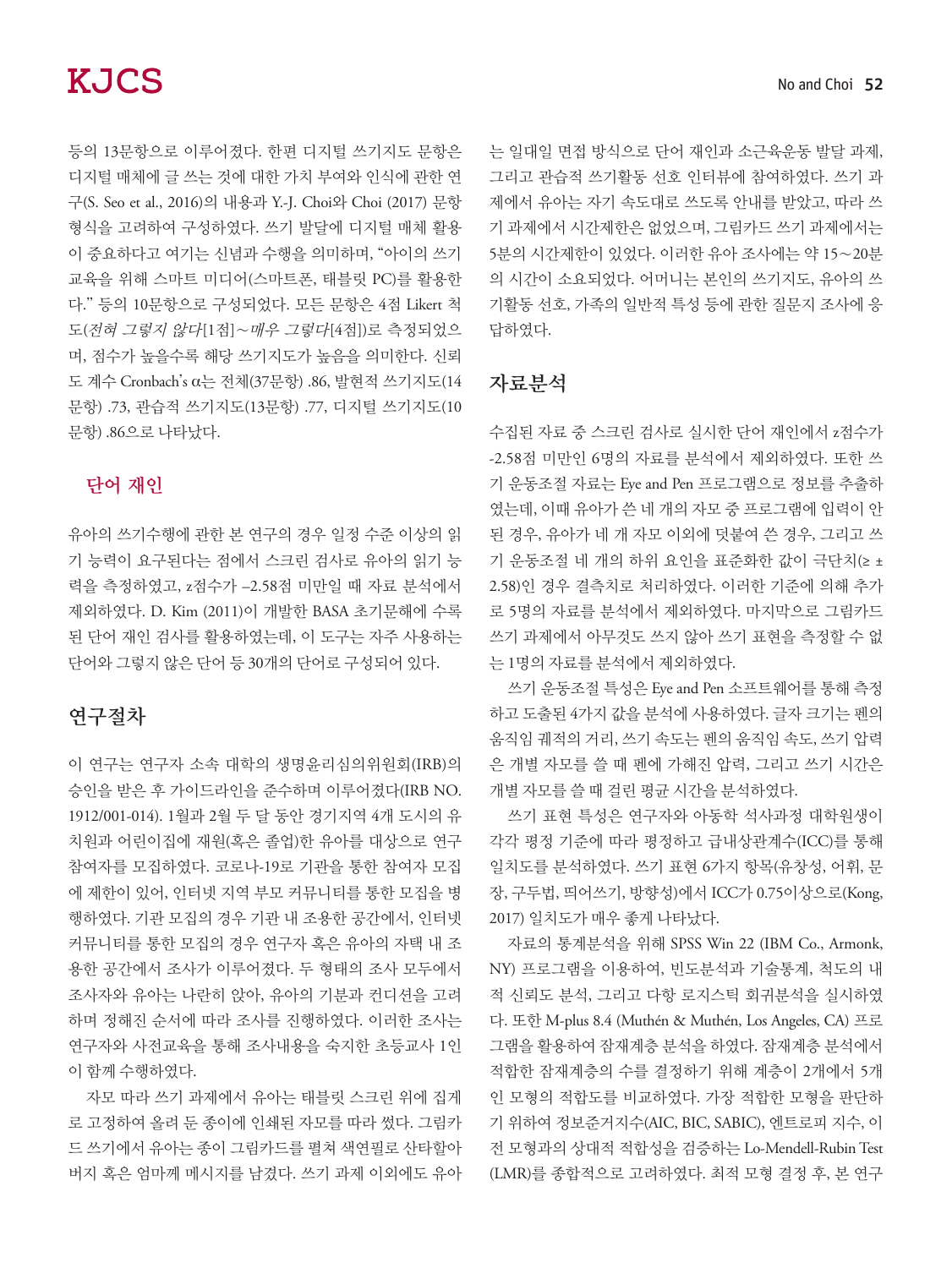# Results

# 유아의 쓰기 운동조절과 쓰기 표현 양상

유아의 쓰기 운동조절 특성을 파악하기 위해 기술통계 분석을 실시하였다. Table 3과 같이 쓰기 운동조절 네 가지 특성 모두 에서 가장 낮은 값과 높은 값 사이의 범위가 넓게 나타났다. 이 는 취학 직전 유아 간 쓰기 운동조절에서 개인 간 차이가 크게 나타남을 의미한다. 평균 대비 최댓값의 비율을 통해 개인차 를 살펴보면, 쓰기 시간 2.2로 개인 간 차이가 가장 크고, 쓰기 압력 1.2로 개인 간 차이가 가장 작았다.

유아의 쓰기 표현 양상을 알아보기 위해 기술통계 분석을 실시하였다(Table 4). 먼저, 쓰기 표현 내용 중 유창성은 평균 20.78 (SD = 11.39)점, 최솟값 3점, 최댓값 54점으로, 유아 간 쓰 기 유창성의 차이가 크게 나타났다. 어휘(M = 2.88, SD = .85)의 점수보다 문장(M = 3.61, SD = .76)의 점수가 다소 높았고, 4점 척도의 중앙값이 2.5인 것을 고려할 때, 유아가 쓴 글에 나타난 어휘의 다양성과 문장의 복잡성은 다소 높게 나타났다.

쓰기 표현 형식을 보면, 구두법(M = 1.53, SD = 1.05)과 띄

어쓰기(M = 1.32, SD = .77) 점수는 1점대로 나타났다. 이는 유 아가 쓴 글에는 아직 정확한 구두법과 띄어쓰기가 드러나지 않음을 의미한다. 이에 반해 방향성 평균은 3.85 (SD = .37)점 으로 높게 나타났는데, 이는 유아가 쓴 글 대부분에서 왼쪽에 서 오른쪽, 혹은 줄을 바꿔서 위에서 아래로의 방향성이 나타 났음을 의미한다. 이러한 결과를 고려하면, 쓰기 형식 중 방향 성이 가장 먼저 획득되어 구두법과 띄어쓰기보다 먼저 유아 쓰기에 나타남을 알 수 있다.

**KJCS** 

# 유아 쓰기 발달 잠재 유형

이 연구에서 쓰기 운동조절 4개 특성과 쓰기 표현 6개 특성을 기준으로 유아 쓰기 발달 잠재계층을 도출하였다. 먼저, 변인 마다 측정 단위가 다른 점을 고려하여 z점수로 표준화한 후, 평균인 0을 기준으로 0보다 크거나 같을 때 1, 0보다 작을 때 0 으로 코딩하였다.

다음으로 유아의 쓰기 발달 잠재 유형을 발견하고자 잠재 계층 분석을 실시하였다. Table 5와 같이 계층 수를 하나씩 늘 려가면서 적합도 지수와 모형의 해석 가능성을 비교하였다. 이 러한 절차를 통해 정보지수인 AIC 값이 가장 작고, 분류의 질 을 의미하는 Entropy 값이 가장 크며, 이전보다 현재 모형의 적 합도가 더 양호한, 3계층 모형을 최적 모형으로 선택하였다.

잠재집단의 특성을 파악하고 적합한 명칭을 부여하기 위해 Figure 1과 같이 세 집단의 특성을 그림으로 제시하였다. 먼저, 집

#### **Table 3**

| Guphomotor Skills Dulli, Intuit and Suman Devillion |     |                        |                  |  |  |  |  |
|-----------------------------------------------------|-----|------------------------|------------------|--|--|--|--|
| Variables                                           | N   | Range                  | M(SD)            |  |  |  |  |
| Letter size                                         | 99  | $11.54 \sim 35.75$     | $24.05(-4.75)$   |  |  |  |  |
| Writing velocity                                    | 97  | $1.69 \sim 9.14$       | 4.81(1.72)       |  |  |  |  |
| Pen pressure                                        | 100 | $2028.00 \sim 4029.00$ | 3267.58 (531.82) |  |  |  |  |
| Writing duration                                    | 97  | $618.50 \sim 2713.00$  | 1243.34 (412.34) |  |  |  |  |

#### **Table 4**

*Written Expression Data: Mean and Standard Deviation*

| Variables |                 | N   | Range    | M(SD)                        |  |
|-----------|-----------------|-----|----------|------------------------------|--|
| Contents  | Writing fluency | 101 | $3 - 54$ | 20.78 (11.39)                |  |
|           | Vocabulary      | 101 | 1-4      | .85)<br>2.88 <sup>°</sup>    |  |
|           | Sentence        | 101 | 1-4      | $3.61$ (.76)                 |  |
| Formality | Punctuation     | 101 | 1-4      | 1.53(1.05)                   |  |
|           | Spacing         | 101 | 1-4      | $-.77)$<br>1.32 <sub>0</sub> |  |
|           | Directionality  | 101 | $3-4$    | .37)<br>3.85(                |  |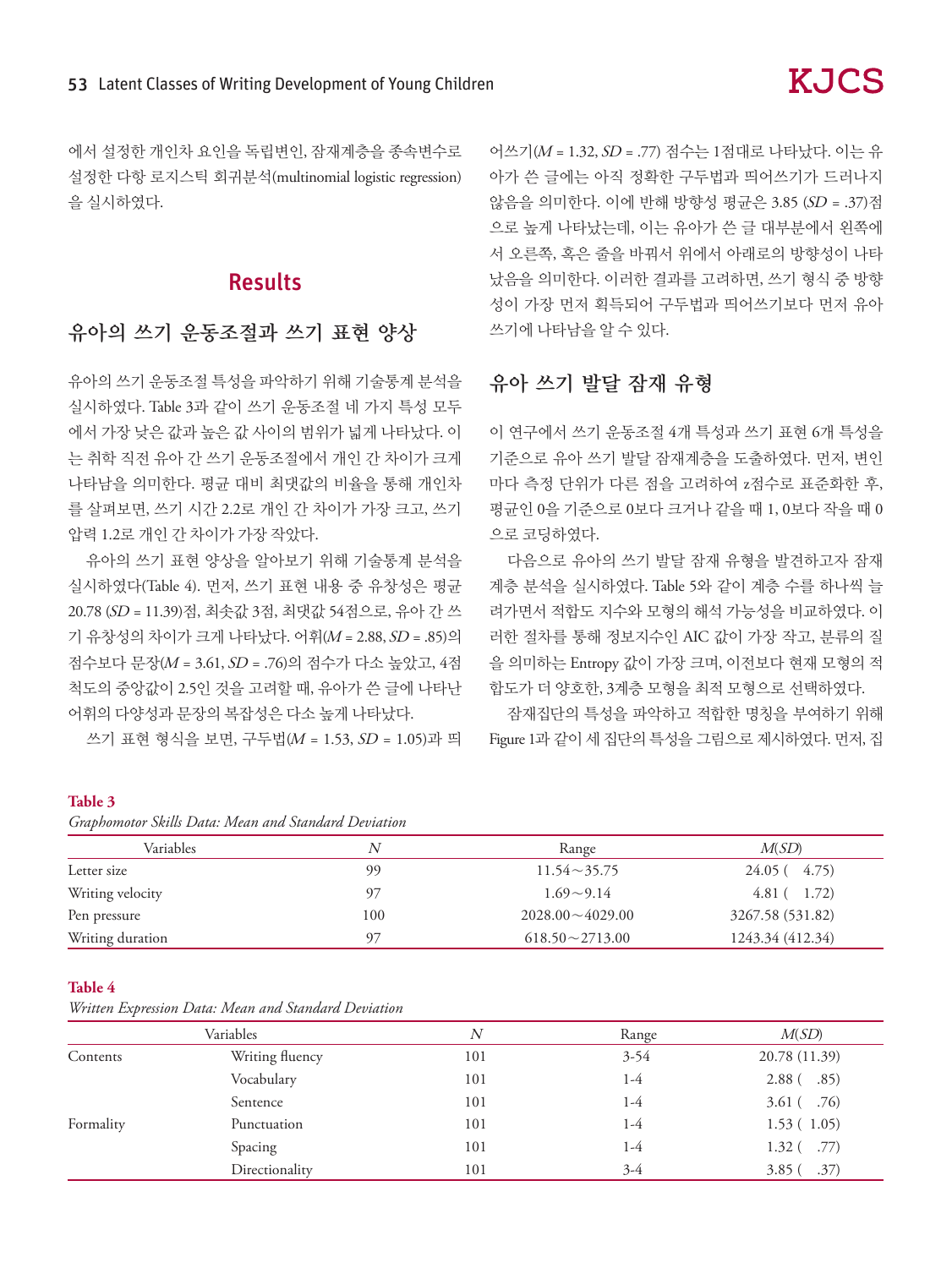| <i>Prodet Pu and Classification Ratio by the Poumber of Latent Groups</i> |            |            |            |            |  |  |  |  |
|---------------------------------------------------------------------------|------------|------------|------------|------------|--|--|--|--|
| Number of groups                                                          | 2          | 3          | 4          |            |  |  |  |  |
| AIC                                                                       | 1124.12    | 1101.85    | 1103.19    | 1108.54    |  |  |  |  |
| BIC                                                                       | 1179.04    | 1185.54    | 1215.64    | 1249.76    |  |  |  |  |
| SABIC                                                                     | 1112.71    | 1084.47    | 1079.82    | 1079.20    |  |  |  |  |
| Entropy                                                                   | .868       | .937       | .911       | .912       |  |  |  |  |
| LMR $p$ -value                                                            | < 0.001    | < 0.001    | > 0.05     | > 0.05     |  |  |  |  |
| Group 1 $n$ (%)                                                           | 67(66.34)  | 28 (27.73) | 14 (13.86) | 22 (21.78) |  |  |  |  |
| Group $2 n (\%)$                                                          | 34 (33.66) | 35 (34.65) | 40(39.61)  | 13 (12.87) |  |  |  |  |
| Group $3 \text{ n } (\%)$                                                 |            | 38 (37.62) | 20(19.80)  | 33 (32.67) |  |  |  |  |
| Group $4 n (\%)$                                                          |            |            | 27(26.73)  | 14 (13.86) |  |  |  |  |
| Group 5 n $(\%)$                                                          |            |            |            | 19(18.81)  |  |  |  |  |

| Table 5                                                           |  |  |  |
|-------------------------------------------------------------------|--|--|--|
| Model Fit and Classification Ratio by the Number of Latent Groups |  |  |  |

Note. AIC = Akaike information criterion; BIC = Bayesian information criterion; SABIC = Sample-size adjusted Bayesian information criterion; LMR = Lo-Mendell-Rubin test.



Figure 1. The three identified groups of writing development among young children.

REW = Rrapid expressive writers; SEW = Slow expressive writers; DW = Developmental writers; LS = Letter size; WV = Writing velocity; PP = Pen pressure; WD = Writing duration; WF = Writing fluency; VC = Vocabulary; ST = Sentence; PC = Punctuation; SP = Spacing; DR = Directory.

단 1은 쓰기 운동조절 중 글자 크기가 클 확률과 쓰기 속도가 빠 를 확률이 가장 높고, 쓰기 압력이 높을 확률과 쓰기 시간이 길 확률이 가장 낮았다. 또한 쓰기 표현 내용과 형식 수준이 높을 가능성이 높았다. 27.7%의 유아가 속한 이 집단을, '빠르고 풍부 한 쓰기형(Rapid Expressive Writers [REW])'으로 명명하였다.

집단 2는 쓰기 운동조절 특성 중 글자 크기가 클 확률과 쓰 기 속도가 빠를 확률이 가장 낮고, 쓰기 압력이 높을 확률과 쓰 기 시간이 길 확률이 가장 높았다. 또한 쓰기 표현 내용과 형식 의 수준이 높을 가능성이 높았다. 즉, 집단 1에 비해 집단 2는 쓰기 운동조절은 상반된 반면, 쓰기 표현은 유사한 양상을 보 였다. 34.7%의 유아가 속한 이 집단을 '신중하고 풍부한 쓰기 형(Slow Expressive Writers [SEW])'으로 명명하였다.

마지막 집단 3은, 글자 크기가 클 확률과 쓰기 압력이 높을 확률이 높으며, 쓰기 속도가 빠르고 쓰기 시간이 길 확률은 다 른 두 집단의 중간 수준으로 나타났다. 쓰기 표현 내용과 형식 수준이 높을 확률은 가장 낮은 양상이었다. 37.6%의 유아가 속한 이 집단을, '발달적 쓰기형(Developmental Writers [DW])' 으로 명명하였다.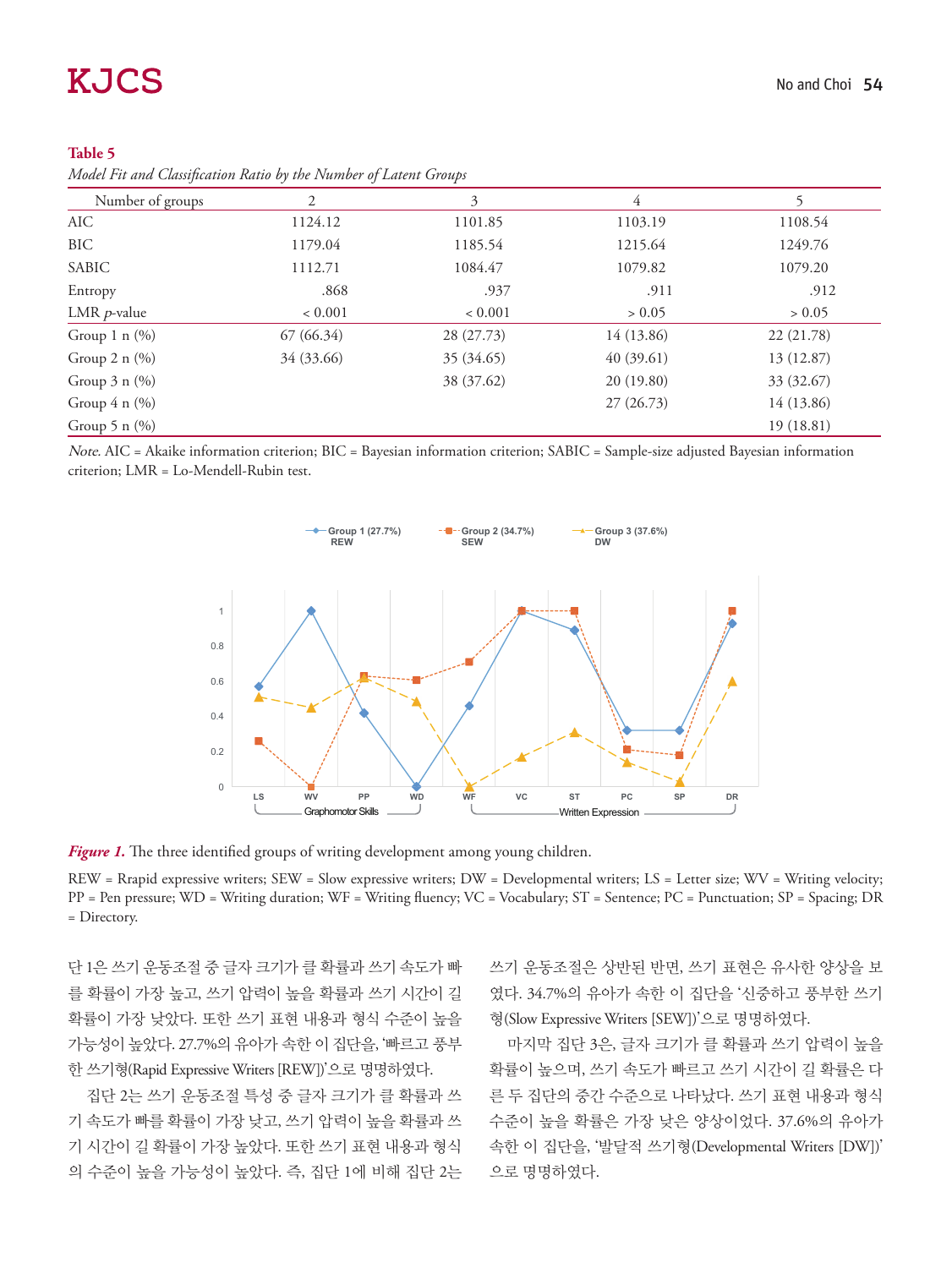#### **Table 6**

|                                          |                                        |         | REW <sup>a</sup><br>vs. SEW |           |                  | DWa<br>vs. REW |           |          | DW <sup>a</sup><br>vs. SEW |           |
|------------------------------------------|----------------------------------------|---------|-----------------------------|-----------|------------------|----------------|-----------|----------|----------------------------|-----------|
|                                          |                                        |         |                             |           |                  |                |           |          |                            |           |
|                                          | Factors                                | B       | SE                          | <b>OR</b> | $\boldsymbol{B}$ | SE             | <b>OR</b> | B        | SE                         | <b>OR</b> |
|                                          | Intercept                              | $-4.29$ | 4.36                        |           | $-12.93$         | 4.44           |           | $-17.22$ | 4.62                       |           |
| Fine-motor                               | Precision                              | .22     | .16                         | 1.24      | $-.12$           | .17.           | .89       | .10      | .16                        | 1.10      |
| development                              | Integration                            | .44     | .22                         | $1.55*$   | $-.05$           | .18            | .95       | .38      | .22                        | 1.47      |
|                                          | Manual dexterity                       | $-.34$  | .31                         | .71       | .75              | .37            | $2.11*$   | .41      | .35                        | 1.50      |
| Preference<br>for                        | Emergent literacy<br>activities        | .24     | .44                         | 1.27      | $-1.01$          | .50            | $.37*$    | $-.77$   | .47                        | .46       |
| literacy<br>activities                   | Conventional<br>literacy<br>activities | .00     | .30                         | 1.00      | .62              | .33            | 1.86      | .63      | .31                        | 1.87*     |
| Drawing expression                       |                                        | $-.12$  | .23                         | .89       | $-.50$           | .27            | .61       | $-.61$   | .26                        | $.54*$    |
| Mothers'<br>beliefs &<br>guidance styles | Emergent writing                       | $-.35$  | 1.10                        | .70       | 4.01             | 1.26           | 54.91**   | 3.65     | 1.23                       | 38.63**   |
|                                          | Conventional<br>writing                | 1.13    | .85                         | 3.10      | $-.19$           | .89            | .83       | .95      | .85                        | 2.58      |
|                                          | Digital writing                        | $-.80$  | .61                         | .45       | .26              | .67            | 1.30      | $-.54$   | .64                        | .59       |

*Associated Factors for the Latent Class Classification*

*Note.* REW = Rrapid expressive writers; SEW = Slow expressive writers; DW = Developmental writers; <sup>a</sup> = Reference group; OR = Odds ratio. \* $p < .05$ . \*\* $p < .01$ .

# 유아 쓰기 발달 유형의 예측요인

앞서 분류된 3개 유형을 바탕으로 유형의 구분에 어떤 요인이 영향을 미치는지 다항 로지스틱 회귀분석을 실시한 결과(Table. 6), 적합도는 χ² = 36.03 (*df* = 18, p < .01), Pseudo R²(Nagelkerke) = .34로 나타났다.

참조집단인 빠르고 풍부한 쓰기형에 비해 신중하고 풍부한 쓰기형에 속할 가능성에 대해, 유아의 소근육운동 통합(OR = 1.55, p < .05)이 유의한 정적 영향을 미쳤다. 참조집단인 발달 적 쓰기형에 비해 빠르고 풍부한 쓰기형에 속할 가능성에 대 해, 손의 기민성(OR = 2.11, p < .05) 및 어머니의 발현적 쓰기 지도(OR = 54.91, p < .01)가 유의한 정적 영향을 미쳤다. 또한 유아의 발현적 쓰기활동 선호(OR = .37, p < .05)가 유의한 부 적 영향을 미쳤다. 참조집단인 발달적 쓰기형에 비해 신중하 고 풍부한 쓰기형에 속할 가능성은, 유아의 관습적 쓰기활동 선호(OR = 1.87, p < .05) 및 어머니의 발현적 쓰기지도(OR = 38.63, p < .01)가 유의한 정적 영향을 미쳤다. 또한 유아의 그 림 표현(OR = .54, p < .05)이 유의한 부적 영향을 미치는 것으 로 나타났다. 여기서 특기할 점은 여러 개인차 요인 중 어머니 발현적 쓰기지도의 예측력이 가장 크게 나타난 점이다.

## **Discussion**

이 연구는 유아의 쓰기에 관한 연구가 쓰기 표현에 치우치고 쓰기 운동조절은 간과되었다는 점에 주목하여 유아 쓰기에서 운동조절과 표현, 두 가지 차원을 고려하였다. 또한 쓰기 운동 조절과 표현을 포함하여 쓰기 발달 유형을 발견하고, 집단 구 분에 유아 개인 특성과 어머니 특성의 영향력을 확인하고자 하였다. 이 연구의 주요 결과를 요약하고 논의를 이끌어내면 다음과 같다.

첫째, 쓰기 운동조절과 쓰기 표현에서 유아 간 차이가 크게 나타났다. 쓰기 운동조절 네 가지 하위요인의 범위가 넓게 나 타났고, 쓰기 표현의 유창성에서 유아 간 점수의 차이가 크게 나타났다. 이는 취학 직전 유아의 쓰기에서 개인차를 실증적 으로 확인했다는 의미를 지닌다.

둘째, 쓰기 운동조절과 쓰기 표현을 고려하여 쓰기 발달 유 형화를 시도한 결과, 서로 다른 세 가지 유형을 발견하였다. 첫 번째는 빠르고 풍부한 쓰기형으로, 운동조절 특성 중 글자 크기 가 크고, 쓰기 속도가 빠르며, 쓰기 표현 내용과 형식이 높은 양 상을 보였다. 두 번째는 신중하고 풍부한 쓰기형으로, 앞선 유 형과 운동조절 특성은 상반된 반면, 쓰기 표현 특성은 유사하였 다. 세 번째는 발달적 쓰기형으로, 쓰기 표현에서 다른 두 집단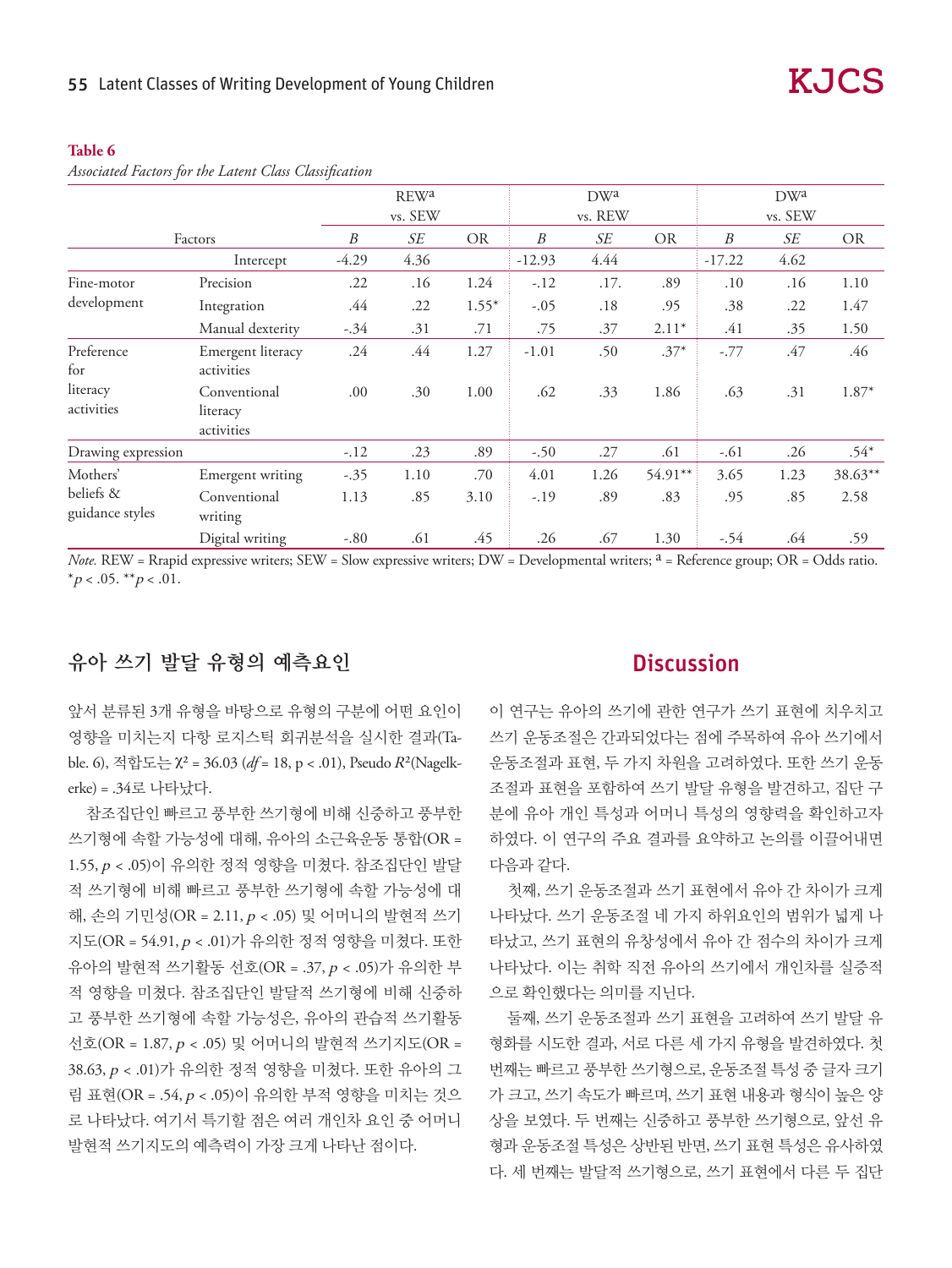에 비해 내용의 풍부함과 관습적 형식의 적용이 가장 낮았다.

먼저 쓰기 발달 유형 간 쓰기 표현의 특성에 관하여, 빠르고 풍부한 쓰기형과 신중하고 풍부한 쓰기형은 발달적 쓰기형 보 다 내용과 형식의 수준이 모두 높았다. 이는 아동의 쓰기를 숙 련도에 따라 능숙 혹은 미숙으로 구분할 수 있다는 연구결과 (S. Y. Lee & Yoo, 2017)와 같은 맥락으로 보인다. 또한 쓰기 표 현이 풍부한 유아의 경우에도 상대적으로 구두법과 띄어쓰기 의 점수는 낮아 이 두 특성은 유아가 숙달하기 어려운 특성으 로 보인다.

쓰기 발달 유형에 빠르고 풍부한 쓰기형과 신중하고 풍부한 쓰기형이 공존하는 것은, 쓰기 표현이 풍부한 경우에도 서로 다 른 쓰기 운동조절 특성이 나타날 수 있음을 보여준다. 일반적 으로 성장하며 글자 크기는 작아지고(Smits-Engelsman & Van Galen, 1997), 더 빠르게 쓰며(Rosenblum et al., 2003), 더 낮은 필 압으로 쓸 수 있게 된다(Alamargot & Morin, 2015). 하지만 유아 기에는 크고 빠르게 미끄러지듯 쓰는 유형과 작고 천천히 꾹꾹 눌러 쓰는 상반된 유형이 동시에 존재하는 것으로 보인다.

세 가지 쓰기 발달 유형은 각각의 특성에 맞는 차별화된 쓰 기지도의 필요성을 제기한다. 빠르고 풍부한 쓰기형의 경우 쓸 공간이 부족해 쓰기가 제한되지 않도록 쓰기 매체의 크기 를 충분히 크게 할 필요가 있다. 특히 정해진 규격에 글자를 쓰 게 하는 지도 방법은 적합하지 않다. 이에 반해 신중하고 풍부 한 쓰기형의 경우 쓰기 시간을 충분히 길게 제공하는 것이 필 요하다. 또한 이 두 유형은 이미 관습적이고 유창한 쓰기가 가 능하므로, 다양한 주제에 대해 써보는 경험과 성인의 피드백 을 통해 쓰기 발달 수준을 더욱 높일 수 있다. 반면, 발달적 쓰 기형의 경우 흥미 있는 분야로 시작해 쓰기 경험을 점차 늘려 가는 것이 중요하며, 발달 수준에 적합한 쓰기 환경과 지지와 격려의 상호작용이 요구된다.

셋째, 유아의 쓰기 발달 유형이 어떤 요인에 의해 예측되는 지 살펴본 결과, 어머니의 발현적 쓰기지도의 영향력이 가장 컸다. 발현적인 신념과 방식으로 유아를 지도할 때 발달적 쓰 기형보다 다른 두 유형에 속할 가능성이 월등히 높아졌다. 이 는 어머니의 발현적 방식의 쓰기지도가 유아의 쓰기능력 향상 에 가장 강력한 영향을 미치며(Y.-J. Choi & Choi, 2017), 가정 에서 자유로운 쓰기와 읽기를 격려할 경우 유아의 쓰기 발달 수준이 높다(M. J. Lee, 2004)는 결과와 같은 맥락에 있다. 즉, 유아기 쓰기 교육으로 반복적인 학습의 형태는 적절하지 않으 며, 일상생활에서 상호작용을 통해 자연스럽게 경험하는 읽기 와 쓰기가 더 적절함을 실증적으로 확인했다고 볼 수 있다.

이 연구에서 소근육운동 통합이 높을수록 빠르고 풍부한 쓰

기형에 비해 신중하고 풍부한 쓰기형에 속할 가능성이 높았다. 두 유형 간 차이는 쓰기 운동조절에서 나타났기 때문에, 유아 가 소근육운동 통합에 능숙할수록 글자가 작아지고 천천히 쓰 며 꾹꾹 눌러쓰는 쓰기 운동조절 양상을 보일 가능성이 높아짐 을 의미한다. 또한 손의 기민성이 높을수록 발달적 쓰기형보다 빠르고 풍부한 쓰기형에 속할 가능성이 높았다. 손의 기민성에 는 민첩한 손의 움직임과 집중력이 모두 요구되는데, 이는 손의 기민성이 따라 쓰는 속도(Klein, Guiltner, Sollereder, & Cui, 2011) 뿐 아니라 읽기와 수학 등 학업적 성취에 기여한다(Dinehart & Manfra, 2013)는 연구 결과를 확장한 것으로 해석할 수 있다.

쓰기활동에 대한 유아의 선호 또한 쓰기 발달 유형을 예측 한다. 발현적 쓰기활동 선호는 빠르고 풍부한 쓰기형보다 발 달적 쓰기형에 속할 가능성을 높였고, 관습적 쓰기활동을 선 호는 발달적 쓰기형 보다 신중하고 풍부한 쓰기형에 속할 가 능성을 높였다. 보통 초등학교 입학 전 관습적 쓰기활동을 많 이 하는데(C.-S. Lee, 2000; N. Choi, 2017), 이 시기 여전히 글 자 자석으로 놀기 등 발현적 쓰기활동을 좋아하는 경우 쓰기 표현 내용과 형식이 풍부하지 않은 유아다운 쓰기를 할 가능 성이 높아지는 것으로 보인다. 반면, 유아의 문해 흥미가 어 휘 등 문해 능력을 향상시킬 수 있는 것처럼(Frijters, Barron & Brunello, 2000), 평소 편지나 그림일기 쓰기를 좋아하는 것은 유아의 쓰기 표현에 기여할 수 있는 것으로 보인다.

마지막으로, 유아의 그림 표현은 신중하고 풍부한 쓰기형보 다 발달적 쓰기형에 속할 가능성을 높인다. 이는 쓰기로 담아낼 수 없는 유아의 의도를 그림이 나타낼 수 있으며(Kress, 1996), 학년 초기보다 후기에 그리기 없이 쓰기를 하는 유아가 증가한 다(H.-W. Kim, 2014)는 점 고려할 때, 쓰기 표현이 풍부한 유아 는 그림을 구체적으로 그리기 보다는 글로 자신의 의도를 표현 하는 것으로 보인다. 하지만 그림카드 쓰기 과제에서 시간제한 이 있었기 때문에, 글과 그림 어느 한쪽에 치중하는 상충관계 (trade-off)가 나타날 가능성을 고려하여 해석할 필요가 있다.

이 연구는 취학 직전 유아의 쓰기 발달에서 쓰기 표현과 쓰 기 운동조절을 모두 포함하였다. 쓰기 연구가 인지적 측면에 치중하여 운동감각적 측면은 간과되었다는 문제의식(Mangen & Velay, 2010)에 기초할 때, 이 연구는 쓰기의 인지적인 면과 운동감각적 면을 모두 고려하였다는 점에서 의미가 있다. 또 한 이 연구를 통하여 유아기 쓰기 운동조절 특성에 대한 기초 자료를 마련하고, 쓰기 연구의 외연을 확장한 점에서 의의가 있다. 초등학교 입학을 앞둔 유아의 쓰기 발달에 세 가지 유형 이 존재함을 실증적으로 확인하였는데, 이러한 유형화를 통해 유형별 특성에 적합한 지도 방안을 고려할 수 있다는 점에서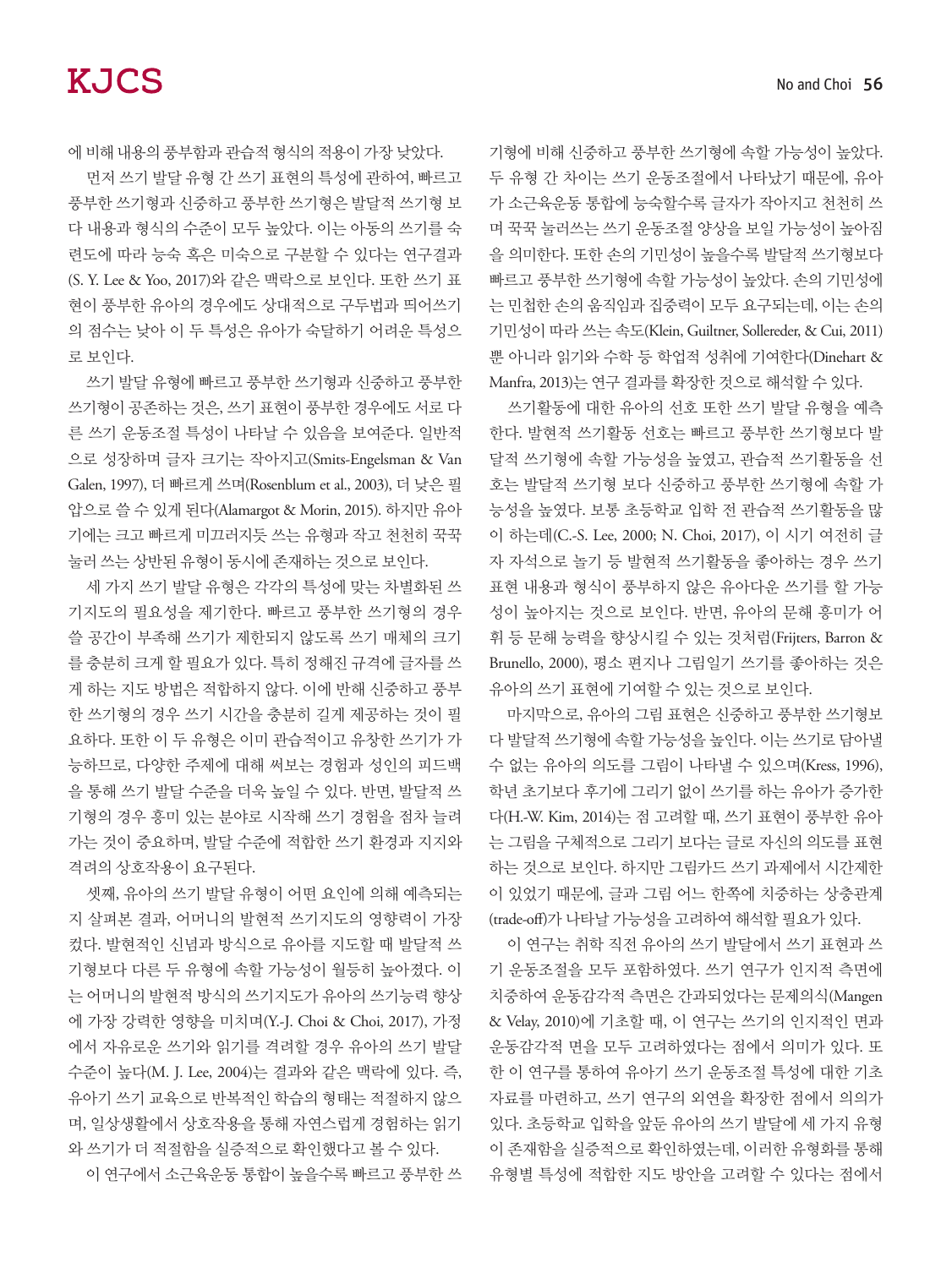유용하다. 끝으로, 쓰기 발달 유형의 개인차 요인을 설정하여 살펴보았고, 이를 통해 쓰기표현뿐 아니라 운동조절을 아우른 개인차 요인을 확인할 수 있었다.

이러한 의의에도 불구하고 이 연구에서 쓰기 운동조절과 쓰기 표현이 서로 다른 과제를 통해 측정되었다는 제한점이 있다. 또한, 유아 쓰기 발달 유형의 개인차 요인으로 유아 개인 과 어머니를 고려하였지만, 또 다른 중요한 성인인 아버지와 교사를 고려하지 못하였다. 후속연구에서는 과제의 생태학적 타당도와 아버지 및 교사 관련 변인의 영향력을 고려하여 보 다 종합적인 연구가 이루어지길 기대한다.

# **Notes**

This article is a part of doctoral dissertation of Boranm No (August 2020). This article was presented at the 2021 Annual Spring Academic Conference of the Korean Association of Child Studies.

# Conflict of Interest

No potential conflict of interest relevant to this article was reported.

# Ethics Statement

All procedures of this research were reviewed by IRB (NO. 1912/001-014).

# References

### In English

- Abbott, R. D., & Berninger, V. W. (1993). Structural equation modeling of relationships among developmental skills and writing skills in primary-and intermediate-grade writers. *Journal of Educational Psychology, 85*(3), 478-508. doi:10.1037/0022-0663.85.3.478
- Alamargot, D., Chesnet, D., Dansac, C., & Ros, C. (2006). Eye and pen: A new device for studying reading during writing. *Behavior Research Methods, 38*(2), 287-299. doi:10.3758/ BF03192780
- Alamargot, D., & Morin, M.-F. (2015). Does handwriting on a tablet screen affect students' graphomotor exercution? A comparison between grades two and nine. *Human Movement Science, 44,* 32-41. doi:10.1016/j.humov.2015.08.011
- Bara, F., & Gentaz, E. (2011). Haptics in teaching handwriting: The role of perceptual and visuo-motor skills. *Human Movement Science, 30*(4), 745-759. doi:10.1016/j.humov. 2010.05.015
- Bereiter, C. (1980). Develoment in writing. In L. W. Gregg & E. R. Steinberg (Eds.), *Cognitive processes in writing* (pp. 73-93). NJ: Lawrence Erlbaum Associates. doi:10.4324/9781315630274
- Bruininks, R. H., & Bruininks, B. D. (2005). *BOT2: Bruininks-Oseretsky test of motor proficiency: Manual* (2nd ed.). Minneapolis, MN: NCS Pearson.
- Coker, D. L., & Ritchey, K. D. (2010). Curriculum-based measurement of writing in kindergarten and first grade: An investigation of production and qualitative scores. *Exceptional Children, 76*(2), 175-193. doi:10.1177/001440291007600203
- Daffern, T., Mackenzie, N. M., & Hemmings, B. (2017). Predictors of writing success: How important are spelling, grammar and punctuation? *Australian Journal of Education, 61*(1), 75-87. doi:10.1177/0004944116685319
- Dinehart, L., & Manfra, L. (2013). Associations between lowincome children's fine motor skills in preschool and academic performance in second grade. *Early Education and Development, 24*(2), 138-161. doi:10.1080/10409289. 2011.636729
- Elliott, E. M., & Olliff, C. B. (2008). Developmentally appropriate emergent literacy activities for young children: Adapting the early literacy and learning model. *Early Childhood Educational Journal, 35*(6), 551-556. doi:10.1007/s10643- 007-0232-1
- Frijters, J. C., Barron, R. W., & Brunello, M. (2000). Direct and mediated influences of home literacy and literacy interest on prereaders' oral vocabulary and early written language skill. *Journal of Educational psychology, 92*(3), 466-477. doi:10.1037/0022-0663.92.3.466
- Hayes, J. R., & Flower, L. S. (1987). On the structure of the writing process. *Topics in Language Disorders, 7*(4), 19-30. doi:10.1097/00011363-198709000-00004
- Hetthong, R., & Teo, A. (2013). Does writing self-efficacy correlate with and predict writing performance? International *Journal of Applied Linguistics & English Literature, 2*(1), 157-167. doi:10.7575/ijalel.v.2n.1p.157
- Hidi, S., Berndorff, D., & Ainley, M. (2002). Children's argument writing, interest and self-efficacy: An intervention study. *Learning and Instruction, 12*(4), 429-446. doi:10.1016/ S0959-4752(01)00009-3
- Hume, L. E., Lonigan, C. J., & McQueen, J. D. (2015). Children's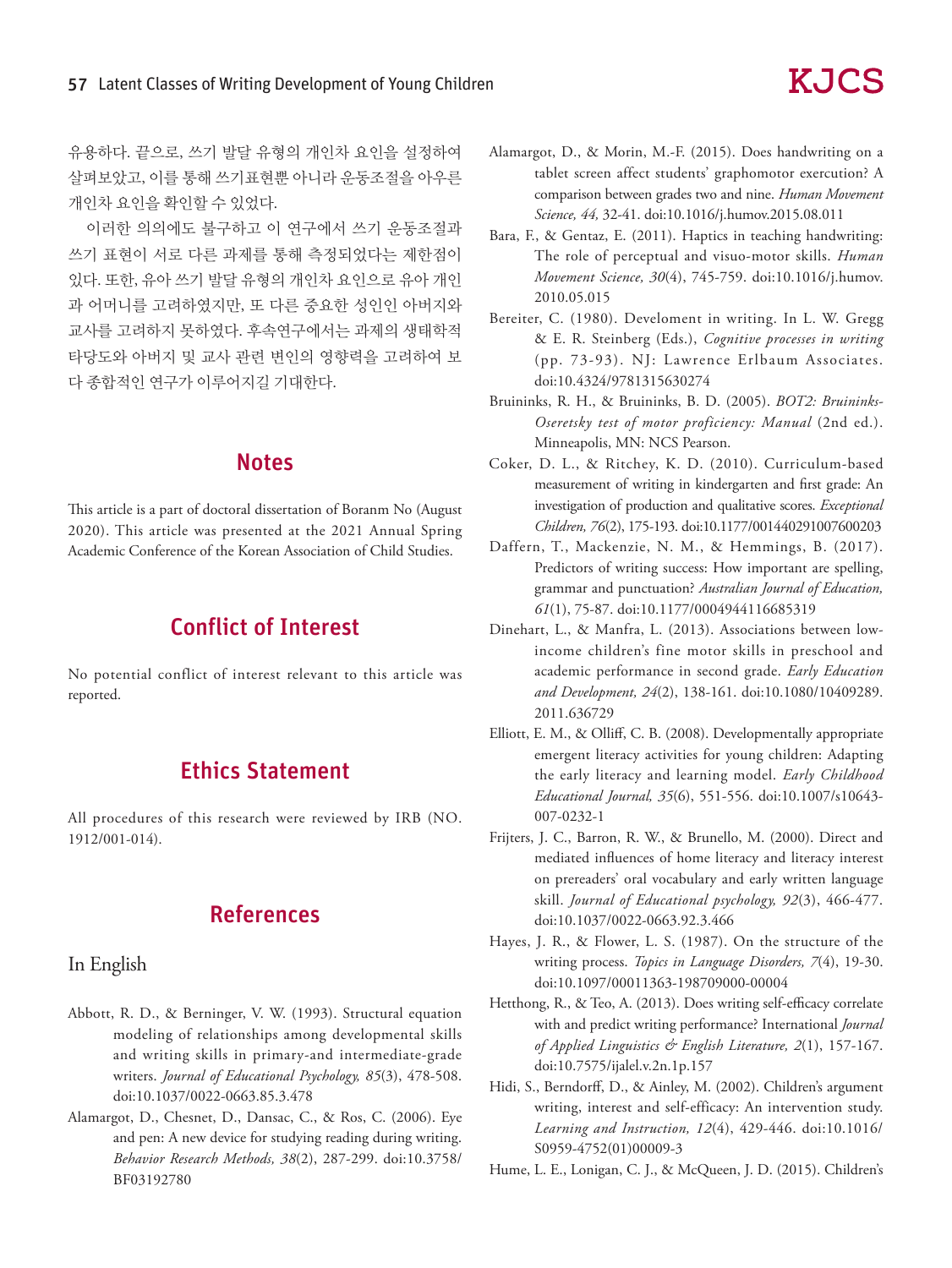literacy interest and its relation to parents' literacy‐ promoting practices. *Journal of Research in Reading, 38*(2), 172-193. doi:10.1111/j.1467-9817.2012.01548.x

- Karlsdottir, R., & Stefansson, T. (2002). Problems in developing functional handwriting. *Perceptual and Motor Skills, 94*(2), 623-662. doi:10.2466/pms.2002.94.2.623
- Klein, S., Guiltner, V., Sollereder, P., & Cui, Y. (2011). Relationships between fine-motor, visual-motor, and visual perception scores and handwriting legibility and speed. *Physical & Occupational Therapy in Pediatrics, 31*(1), 103- 114. doi:10.3109/01942638.2010.541753
- Kress, G. (1996). *Before writing: Rethinking the paths to literacy* (1st ed.). London: Routledge. doi:10.4324/9780203992692
- Mangen, A., & Velay, J.-L. (2010). Digitizing literacy: reflections on the haptics of writing. In M. H. Zadeh (Ed.), *Advances in haptics* (pp. 385-401). Vienna: IN-TECH web. doi:10.5772/8710
- Mata, L. (2011). Motivation for reading and writing in kindergarten children. *Reading Psychology, 32*(3), 272-299. doi:10.1080/ 02702711.2010.545268
- Neuman, S. B., Copple, C., & Bredekamp, S. (2000). *Learning to read and write: Developmentally appropriate practices for young children.* National Association for the Education of Young Children.
- Olinghouse, N. G., & Graham, S. (2009). The relationship between the discourse knowledge and the writing performance of elementary-grade students. *Journal of Educational Psychology, 101*(1), 37-50. doi:10.1037/a0013462
- Rosenblum, S., Weiss, P. L., & Parush, S. (2003). Product and process evaluation of handwriting difficulties. *Educational Psychology Review, 15*(1), 41-81. doi:10.1023/A:10213 71425220
- Singer, B. D., & Bashir, A. S. (2004). Developmental variations in writing composition skills. In C. A. Stone, E. R. Silliman, B. J. Ehren, & K. Akpel (Eds). *Handbook of language and literacy: Development and disorders* (pp. 559-582). New York: Guilford Press.
- Smits-Engelsman, B. C. M., Niemeijer, A. S., & van Galen, G. P. (2001). Fine motor deficiencies in children diagnosed as DCD based on poor grapho-motor ability. *Human Movement Science, 20*(1-2), 161-182. doi:10.1016/S0167- 9457(01)00033-1
- Smits-Engelsman, B. C., & Van Galen, G. P. (1997). Dysgraphia in children: Lasting psychomotor deficiency or transient developmental delay? *Journal of Experimental Child Psychology, 67*(2), 164-184. doi:10.1006/jecp.1997.2400
- Smits-Engelsman, B. C., Van Galen, G. P., & Portier, J. (1994). Psychomotor development of handwriting proficiency: A cross-sectional and longitudinal study on developmental features of handwriting. In C. Faure, P. Keuss, G. Lorette, & A. Vinter (eds.), *Advances in handwriting and drawing.*

*A multidisciplinary approach* (pp. 187-205). Paris: Europia Press.

- Spencer, J. P., Perone, S., & Buss, A. T. (2011). Twenty years and going strong: A dynamic systems revolution in motor and cognitive development. *Child Development Perspectives, 5*(4), 260-266. doi:10.1111/j.1750-8606.2011.00194.x
- Van Galen, G. P. (1991). Handwriting: Issues for a psychomotor theory. *Human Movement Science, 10*(2-3), 165-191. doi:10.1016/0167-9457(91)90003-G
- Whitehurst, G. J., & Lonigan, C. J. (1998). Child development and emergent literacy. *Child Development, 69*(3), 848-872. doi:10.1111/j.1467-8624.1998.tb06247.x

#### In Korean

- Choi, N. (2017). Development and validation of the scale on young children's preferences for literacy activities. *The Korean Journal of the Human Development, 24*(1), 1-23. doi:10.15284/kjhd.2017.24.1.1
- Choi, Y.-J., & Choi, N. (2017). The influence of mothers' beliefs, guidance, and use of resources about emergent and conventional writing on children's writing ability. *Journal of Korean Home Management Association, 35*(2), 47-61. doi:10.7466/JKHMA.2017.35.2.47
- Gu, Y., Hong, S., Lee, K., Son, J., & Kim, D. (2008). Relationship between written expression and writing fluency among primary grade students. *The Korea Journal of Learning Disabilities, 5*(1), 43-59.
- Kim, D. (2011). (Gichohakseupgineung suhaengpyeonggacheje) *chogimunhae = BASA: EL: daesang: man 4se isang: jeonmunga jichimseo: gyosuhakseupjeonryak* [(기초학습기능 수행평가체 제) 초기문해 = BASA: EL: 대상: 만 4세 이상: 전문가 지 침서: 교수학습전략]. Seoul: Insight of psychology.
- Kim, E.-M., & Kwak, S.-J. (2016). A study on writing experience in free play activity of five-year-old children. *Journal of Parent Education, 8*(2), 225-254.
- Kim, H.-W. (2014). The interrelationship between drawing and writing of kindergarteners : Changes over time. *Early Childhood Education Research & Review, 18*(5), 403-425.
- Kim, M.-S., Lee, M.-J., & Yoo, J.-Y. (2013). The relationship between preschooler's emergent literacy ability and writing development. *Journal of Parent Education, 5*(2), 1-16.
- Ko, U. (2007). Analysis on factors that influence the writing skill development of preschoolers. *Journal of Speech-Language & hearing Disorders, 16*(2), 109-129. doi:10.15724/jslhd. 2007.16.2.007
- Kong, K. A. (2017). Statistical methods: Reliability assessment and method comparison. *The Ewha Medical Journal, 40*(1), 9-16. doi: 10.12771/emj.2017.40.1.9
- Lee, C.-S. (2000). A conceptual framework for beginning reading